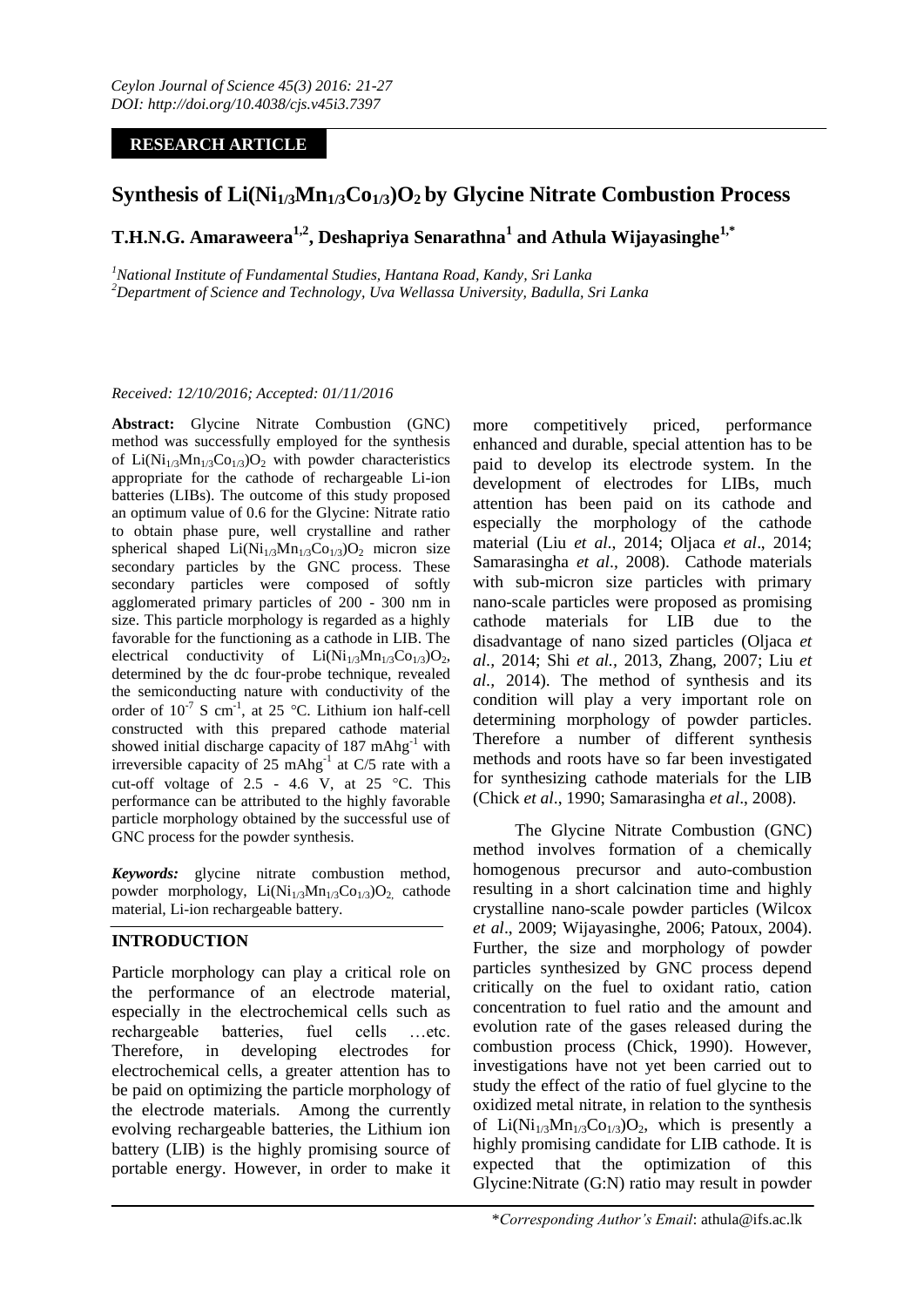particles with more desirable characteristics. By considering these factors, the present study involved with optimizing the GNC method, by investigating the effect of Glycine:Nitrate ratio on powder properties. By doing so, it was aimed to obtain  $Li(Ni_{1/3}Mn_{1/3}Co_{1/3})O_2$  powders with particle morphology and other characteristics appropriate for Li-ion battery cathode application.

## **EXPERIMENTAL**

### **Powder synthesis by the GNC method**

For this study,  $Li(Ni_{1/3}Co_{1/3}Mn_{1/3})O_2$  powders were synthesized by the GNC method at different Glycine to Nitrate ratios. In this method, stoichiometric amount of metal nitrates, LiNO<sub>3</sub>, Ni(NO<sub>3</sub>)<sub>2</sub>.6H<sub>2</sub>O, Co(NO<sub>3</sub>)<sub>2</sub>.6H<sub>2</sub>O and  $Mn(NO<sub>3</sub>)<sub>2</sub>$ .4H<sub>2</sub>O (Merck, Germany) were mixed with distilled water. Glycine as a fuel for combustion was added to the nitrate solution and the new powder samples were prepared with various Glycine to Nitrate ratios (G:N) in the range from 0.2 to 1.5, to investigate the effect of G:N on the powder properties. The precursor solution was thoroughly mixed using a magnetic stirrer hotplate at room temperature for two hours. Then it was mixed at  $60^{\circ}$ C for one hour and at  $100^{\circ}$ C another one hour. Then the solution temperature was increased stepwise (25 °C) from 100 °C to 300 °C. During this process, the resultant viscous liquid ignited and underwent self-sustaining combustion producing an ash composed of the oxides. Finally, the ash product was further calcinated at 900  $^{\circ}$ C in air for two hours, to obtain the final oxide product.

### **Powder characterization**

X-ray powder diffraction (XRD, Siemens D5000) using Cu K-α radiation was used for phase identification and specially to identify the crystalline nature of the synthesized materials. Scanning electron microscopy (SEM, FEI Quanta 200 FEG-ESEM) was employed to study the particle size and morphology of synthesized powders. Thermogravimetric analyses (TGA) were carried out using a Perkin-Elmer TGS-2 Thermogravimetric System. For that, calcinated powders (0.5 mg) were heated up to 800  $^{\circ}$ C in a platinum pan at a heating rate of 5  $^{\circ}$ C min<sup>-1</sup>, under nitrogen atmosphere.

## **Powder densification and electrical characterization**

In order to find the optimum pressing conditions for solid pellets, the calcinated powders were uni-axially pressed by applying pressures in the range from 50 MPa to 350 MPa. Green pellets of 12 mm in diameter and 0.5 mm thick were pressed and subsequently sintered at  $1000 \degree C$  for two hours, in air. For the electrical conductivity measurements, the flat end surfaces of the sintered pellets were gold pasted (G3535, Agar Scientific Ltd., England) in order to improve the contact between the specimen pellets and the sample holder. The *d.c*. four probe electrical conductivity measurements were performed on the sintered pellets on heating and cooling in the temperature range between 25 and 200 °C, keeping the specimens in a sample holder, inside a pot furnace.

## **RESULTS AND DISCUSSION**

### **Phase analysis**

In the GNC process, the metal nitrate acts as the oxidant while glycine supplies fuel for the combustion reaction (Chick, 1990). Therefore, in order to study the effect of Glycine to Nitrate ratio (G:N), on the powder morphology, few different  $Li(Ni_{1/3}Co_{1/3}Mn_{1/3})O_2$  powder batches were prepared by varying the G:N ratio from 0.2 to 1.5. Figure 1 shows the X-ray diffractograms obtained on different  $Li(Ni_{1/3}Co_{1/3}Mn_{1/3})O_2$ powder samples prepared with different G:N ratios. In this figure, the corresponding standard diffraction pattern of the  $Li(Ni_{1/3}Co_{1/3}Mn_{1/3})O_2$ phase is labeled as 333 (Samarasingha *et al*., 2008). Accordingly, the existence of only the appropriate R-3m phase of  $\alpha$ -NaFeO<sub>2</sub> layered structure of  $Li(Ni_{1/3}Co_{1/3}Mn_{1/3})O_2$  is seen in all these powder samples prepared in this study with different G: N ratios.

Furthermore, as seen in Figure 1, this study reveals the possibility of obtaining the appropriate  $Li(Ni_{1/3}Co_{1/3}Mn_{1/3})O_2$  phase even at a very low G:N ratio such as 0.2. However, increase of the G:N ratio up to 0.8 has clearly improved the crystal structure of the material evedent by the well defined sharper and narrower peaks seen in the diffractograms. However, further increase of G:N ratio caused a slight degradation of the  $Li(Ni_{1/3}Co_{1/3}Mn_{1/3})O_2$ structure with the visible gradual reduction of splitting of (006)/(102) and (108)/(110)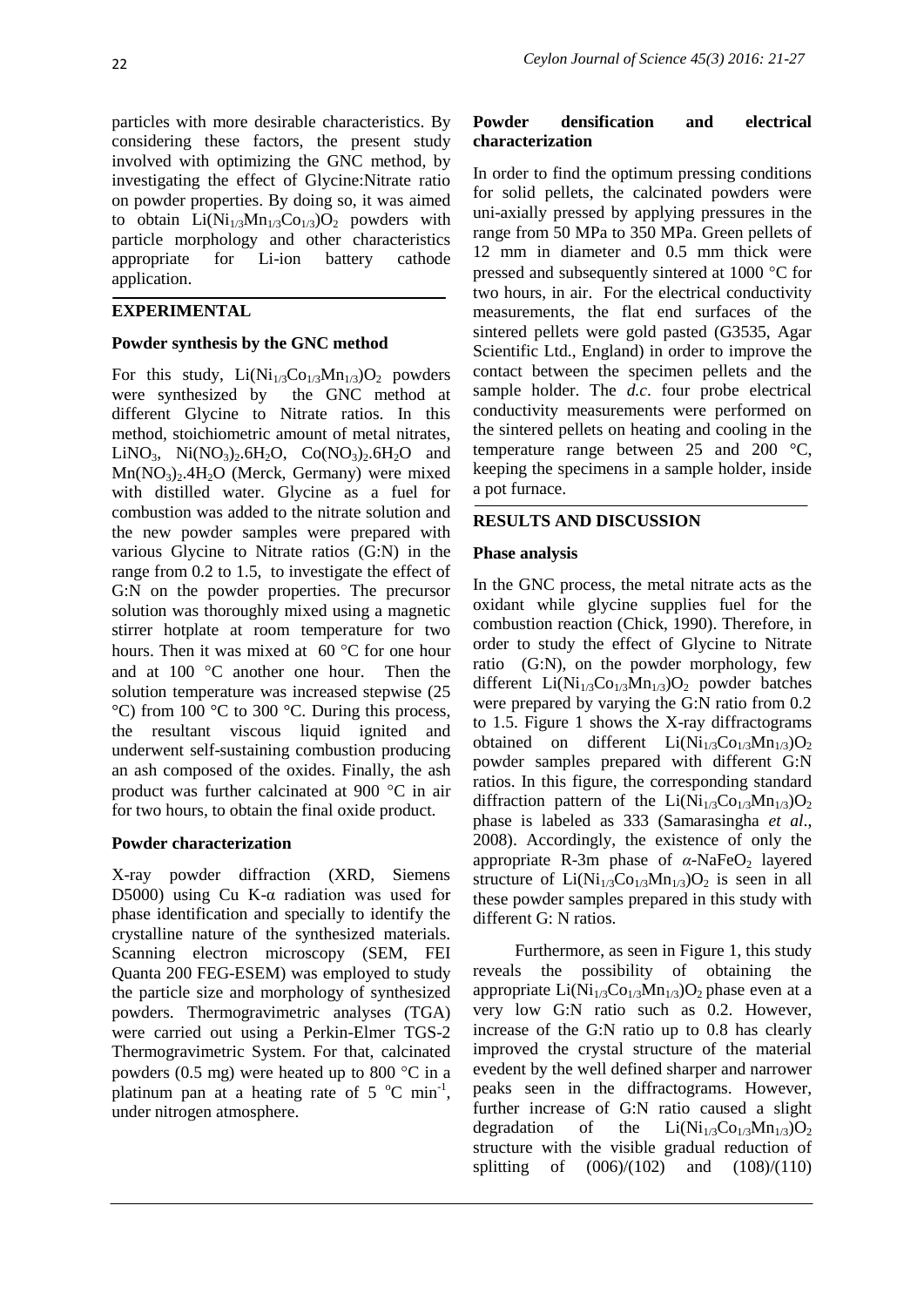diffraction peaks. It also created a slightly brodere and less defined peaks at these high G:N ratios. By considering these factors, the G:N ratio of 0.6 seems to result in the optimum crystal structure of  $Li(Ni_{1/3}Co_{1/3}Mn_{1/3})O_2$  with highly defined narrow peaks and appropriate peak splitting.

#### **Particle properties**

The Scanning Electron Microscopic (SEM) study performed on the prepared  $Li(Ni_{1/3}Mn_{1/3}Co_{1/3})O_2$ samples shows the existing of quasi-spherical, sub-micron level soft agglomerates in the size range between 10 and 75 μm. These agglomerates seems to be formed by the softly aggregating nanoscale primary particles. These primary particles are rather spherical in shape, with 50 to 200 nm diameter in size. A direct evidence for this is given in the SEM image (Figure 2) obtained on  $Li(Ni_{1/3}Mn_{1/3}Co_{1/3})O_2$ sample prepared with  $G:N = 0.6$ . It was also observed that the spherical shaped secondary particles composed of primary particles of around 200 nm, that can be an ideal particle morphology for a greater integrated electrochemical performance (Liu *et al.,* 2014; Ren, 2009). Therefore, a favorable electrochemical performance in the Li-ion cells can be expected with  $Li(Ni_{1/3}Mn_{1/3}Co_{1/3})O_2$ material prepared in this study by GNC process. Furthermore, as seen in Figure 3, the Energy Dispersive Spectra (EDS) analysis performed on this synthesized  $Li(Ni_{1/3}Mn_{1/3}Co_{1/3})O_2$  shows the presence of only the Ni, Co, Mn and O (Li could

not be detected by EDS). The Ni:Co:Mn atomic ratio calculated based on this EDS result is approximately equal to 1:1:1.

Figure 4 shows the thermogravimetric and differential thermogravimetric (dW/dT) plots obtained for  $Li(Ni_{1/3}Co_{1/3}Mn_{1/3})O_2$  samples prepared with different G: N ratios of 0.2, 0.4, 0.6, and 1.0. It can be seen that in the Thermogravimetric Analysis (TGA), the weight loss takes place in three steps and they are comparable with those found in literature [\(Kabi](https://www.researchgate.net/researcher/74990758_S_Kabi) and [Ghosh,](https://www.researchgate.net/researcher/2058736385_A_Ghosh) 2013). The first plateau of weight loss seen in between 100  $\degree$ C and 200  $\degree$ C is very likely due to the loss of water molecules [\(Kabi](https://www.researchgate.net/researcher/74990758_S_Kabi) and [Ghosh,](https://www.researchgate.net/researcher/2058736385_A_Ghosh) 2013). The Li  $(Ni_{1/3}Co_{1/3}Mn_{1/3})O_2$ samples prepared with different G:N ratios at 0.2 and 1.0 show the exothermic peaks at 206  $\degree$ C and 244  $\degree$ C, corresponding to the weight losses of 0.5 wt% and 0.2 wt%, respectively. There was no significant exothermic peak to be seen within this region for the remaining Li  $(Ni_{1/3}Mn_{1/3}Co_{1/3})O_2$  samples, presumably due to their better thermal stability. From the XRD analysis conducted on  $Li(Ni_{1/3}Mn_{1/3}Co_{1/3})O_2$  at high temperature, Nam *et al* has reported that the structural changes of this material starts around 170  $\degree$ C and the phase transition takes place gradually up to  $600 \degree C$  (Nam, *et al.*, 2009). Therefore, the weight losses corresponding to exothermic peaks at temperatures from  $100^{\circ}$ C to 550  $\degree$ C seen in this study, may be due to the combined effect of loss of absorbed water molecules and structural phase transition.



**Figure 1:** X-ray diffractograms obtained on different Li(Ni<sub>1/3</sub>Co<sub>1/3</sub>Mn<sub>1/3</sub>)O<sub>2</sub> samples prepared with different G:N ratios from 0.2 to 1.5. The standard diffraction pattern of  $Li(Ni<sub>1/3</sub>Co<sub>1/3</sub>Mn<sub>1/3</sub>)O<sub>2</sub>$  phase is labeled as 333 (Samarasingha *et al.*, 2008).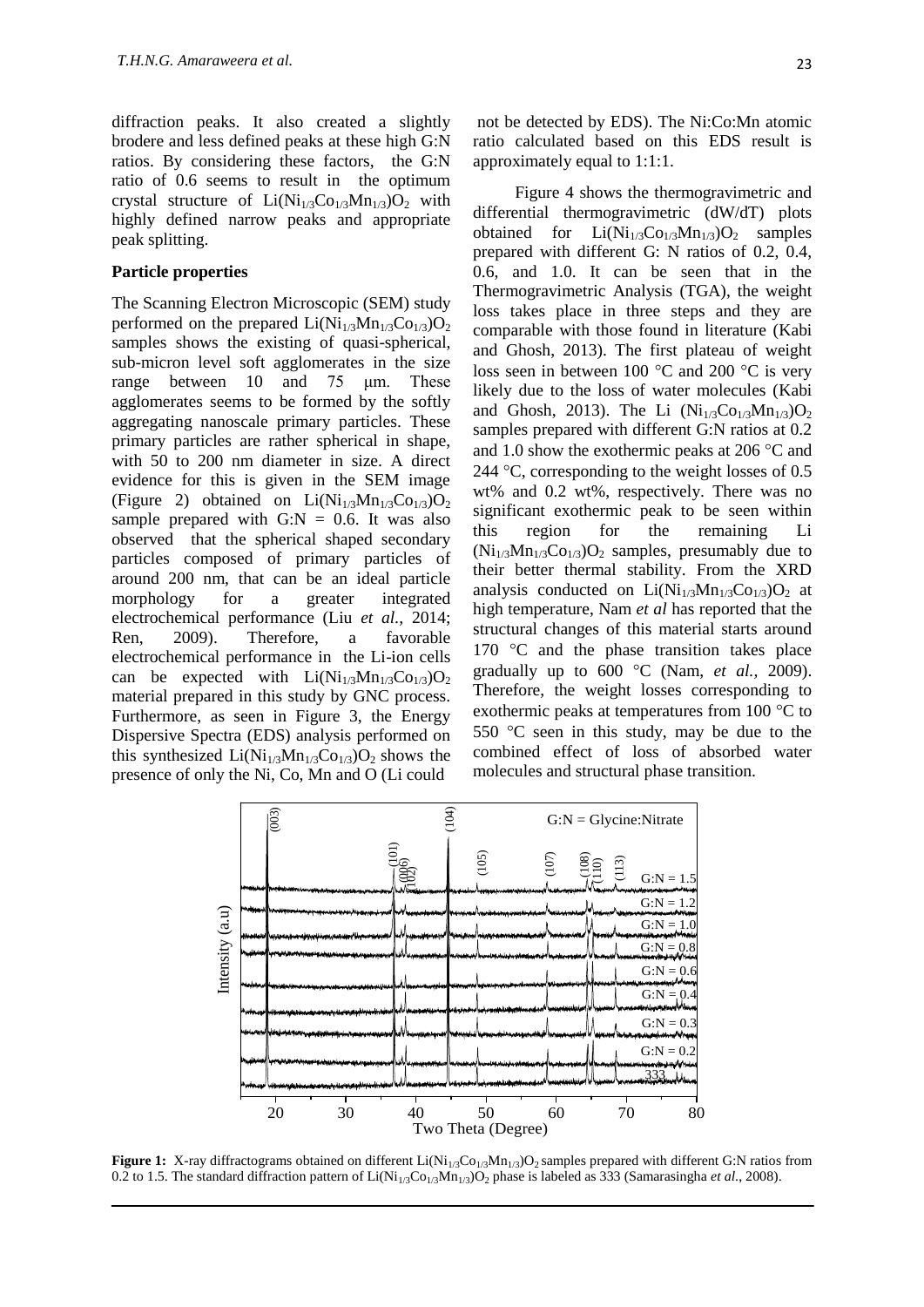

**Figure 2:** SEM images of  $Li(Ni_{1/3}Co_{1/3}Mn_{1/3})O_2$  prepared with G:N = 0.6, at different magnifications.



**Figure 3:** EDS spectra of  $Li(Ni_{1/3}Co_{1/3}Mn_{1/3})O_2$  prepared with  $G:N = 0.6$ 



**Figure 4:** (a) Thermogravimetric and (b) Differential thermogravimetry (dW/dT) plots obtained on the  $Li(Ni_{1/3}Co_{1/3}Mn_{1/3})O_2$  samples prepared with different G:N ratios.

The third step of the weight loss occurs between 550  $\degree$ C and 760  $\degree$ C resulting prominent exothermic peak in dW/dT plots due to the release of oxygen depending on its structural stability (Kabi and Ghosh, 2013). It can be clearly seen in the Figure 4 (b) that the exothermic peak had shifted to low temperatures for Li  $(Ni_{1/3}Mn_{1/3}Co_{1/3})O_2$  synthesized with low G:N ratios, indicating their lesser structural stability compared to those prepared with high G:N ratios. The material prepared with  $G:N = 0.2$ shows exsistance of the exothermic peak at 650 C, corresponding to weight losses of 1.5 wt%. Even though the  $Li(Ni_{1/3}Co_{1/3}Mn_{1/3})O_2$  prepared with the G:N  $= 0.4$  reported the lowest weight loss, it is more thermally unstable since it has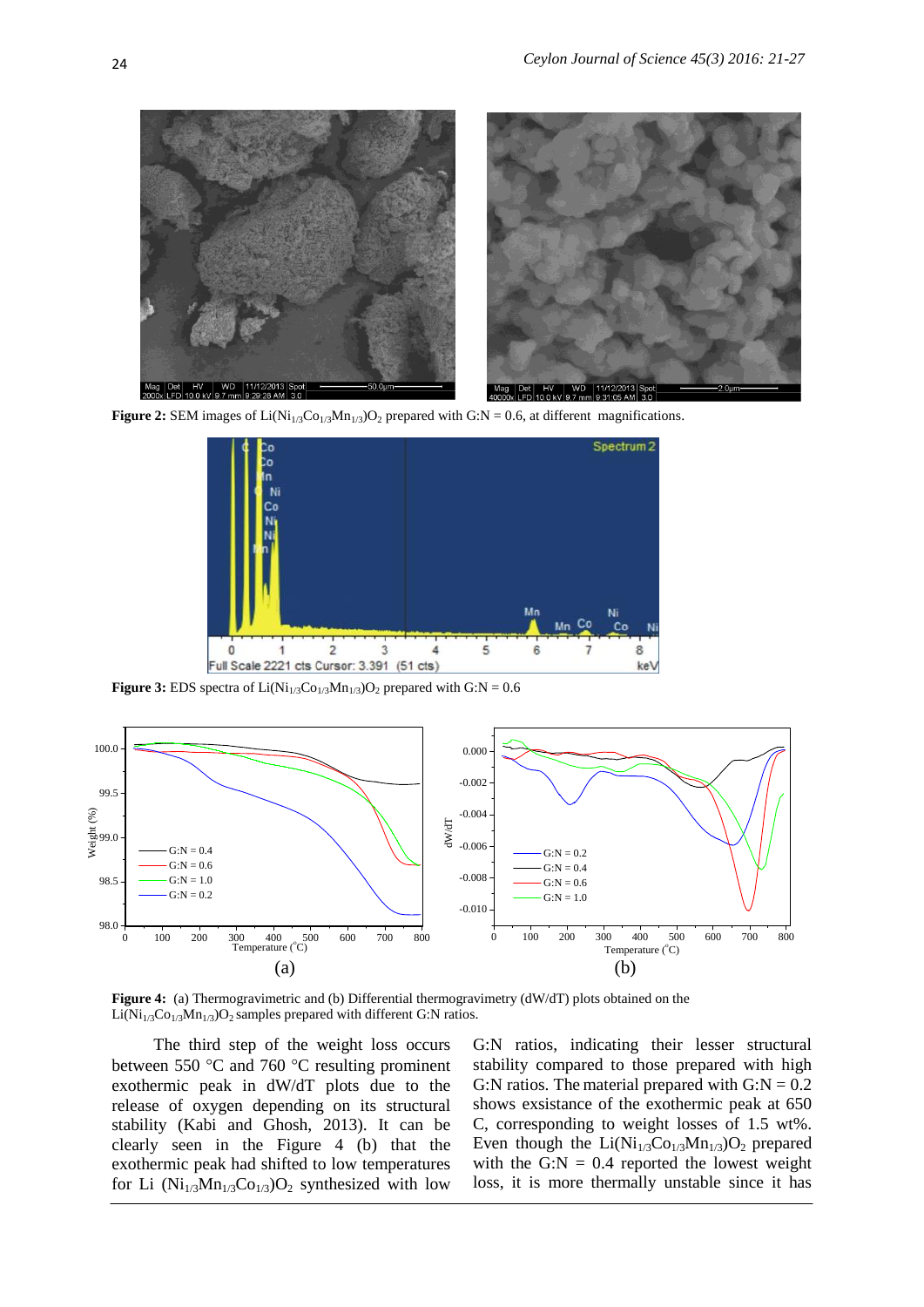liberated oxygen at lower temperature. Moreover,  $Li(Ni_{1/3}Co_{1/3}Mn_{1/3})O_2$  prepared with higher G:N ratios of 0.6 and 1.0 show existence of the exothermic peaks at 700  $^{\circ}$ C and 733  $^{\circ}$ C, corresponding to weight losses of 1.2 wt% and 1.3 wt%,. Accordingly,  $Li(Ni_{1/3}Co_{1/3}Mn_{1/3})O_2$ synthesized at the G:N ratio of 0.6 can be regarded as most thermally stable sample in this study.

Altogeter, the crystal structure as evidenced by XRD analysis, and particle size and morphology evidented by SEM, clearly indicate that G:N ratio of 0.6 resulted the  $Li(Ni_{1/3}Co_{1/3}Mn_{1/3})O_2$  with optimum powder morphology and appropriate crystal structure by the GNC process. Thermal characterization also reveals that the  $Li(Ni_{1/3}Co_{1/3}Mn_{1/3})O_2$  synthesized with G:N ratio of 0.6 is thermally more stable. Therefore, G:N ratio of 0.6 was selected as the optimum G:N ratio for the synthesis of the  $Li(Ni_{1/3}Co_{1/3}Mn_{1/3})O_2$  and its derivatives by the GNC process.

#### **Powder densification and electrical characterization**

Figure 5 shows the variation of both the green density (density before sintering) and the sintered density (density after heat treating) of the pellets pressed at different pressures by the cold uniaxial pressing technique. As seen in the figure, the green density is continuously increasing with the pressing pressure, due to better packing of powder particles in the green body under the higher pressures. However, the behavior of the sintered density with pressing pressure is considerably different. With the increase of the pressing pressure, the sintered pellet density has increased to a maximum at around 250 MPa of

applied pressure. Then sintered density started to decrease with increase of pressure. This could be due to the formation of internal cracking in the green body under extremly higher pressures applied on it, resulting a weaker packing. The formed internal cracks extend during the following heating and cooling process, and create higher internal porosity, that lowers the strength of the final sintered body. This higher intenal porosity together with the internally fractured structure had already made the pellet inferior to be used for any meaningful characterization or application. Hence, applied pressure of 250 MPa, which resulted a well sintered solid body with the highest sintered density, was selected as the optimum pressing pressure for this material.

The electrical conductivity of the prepared dense sintered pellets of  $Li(Ni_{1/3}Mn_{1/3}Co_{1/3})O_2$ samples was measured by the d.c. four probe technique. Figure 6 shows the *d.c.* electrical conductivity behaviour of these Li  $(Ni_{1/3}Mn_{1/3}Co_{1/3})O_2$  samples prepared with different G:N ratio. The electrical conductivity increases exponentially with the increasing temperature indicating the semiconducting nature of the material (Wijayasinghe, 2006). The room temperature d.c. conductivity of these all synthesized samples are in the order of  $10^{-7}$  S cm 1 (see Table 1). The d.c. conductivity of the  $Li(Ni_{1/3}Mn_{1/3}Co_{1/3})O_2$  synthesized by the GNC process in this study is lower by two orders of magnitude to that reported for the same material synthesized by the Pechini method (Samarasingha *et al.,* 2008; Samarasingha *et al.,* 2014). This decrease in electrical conductivity may be related to the morphological difference of the  $Li(Ni_{1/3}Mn_{1/3}Co_{1/3})O_2$  materials prepared by the two different synthesis methods.



**Figure 5:** Variation of green density and sintered density of  $Li(Ni_{1/3}Co_{1/3}Mn_{1/3})O_2$  pellets pressed at different pressing pressures, under cold uni-axial pressing.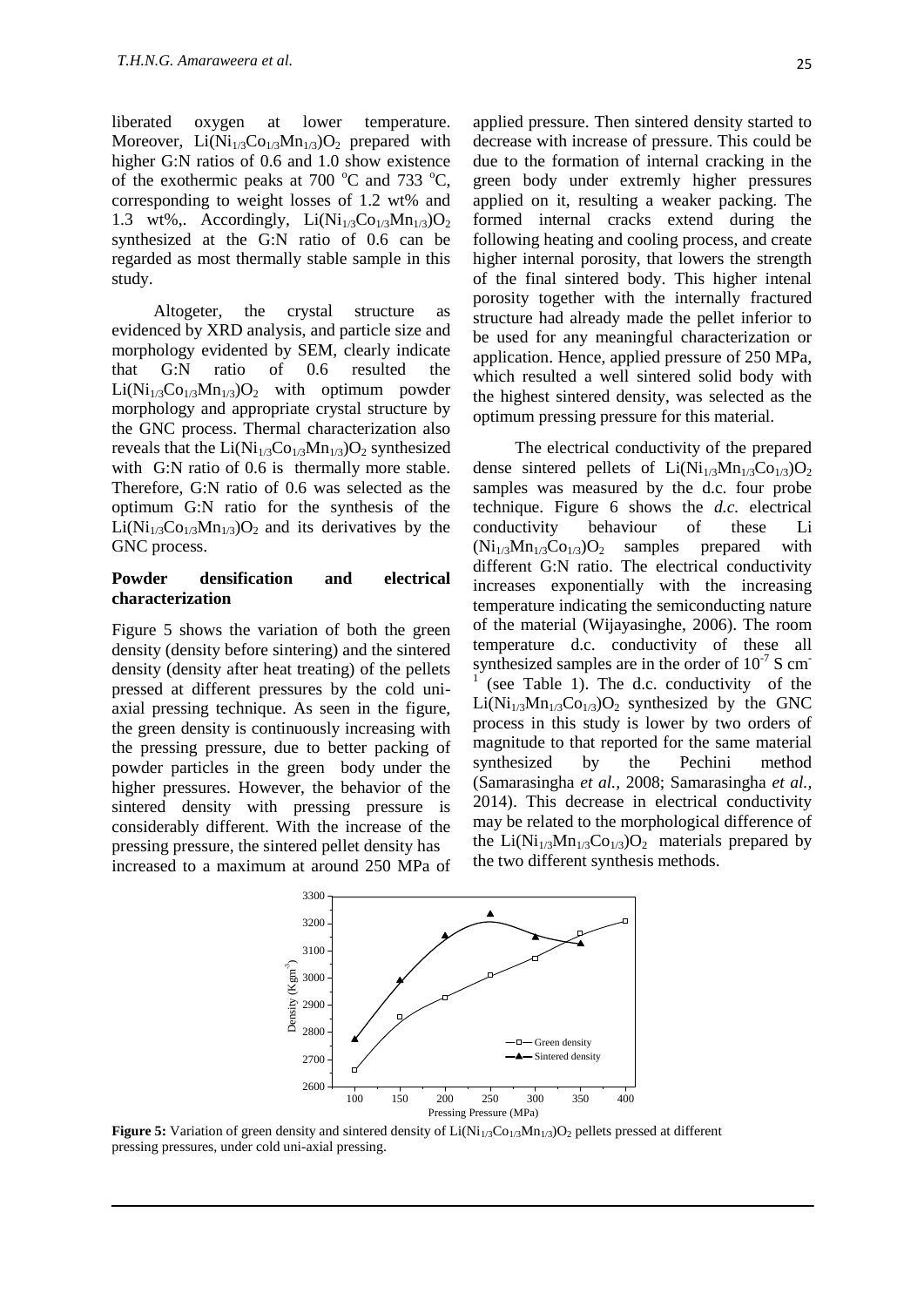

**Figure 6:** The temperature dependence of d.c. electrical conductivity of  $Li(Ni_{1/3}Mn_{1/3}Co_{1/3})O_2$  prepared with different G:N ratios.

**Table1:** Electrical conductivity of  $Li(Ni_{1/3}Co_{1/3}Mn_{1/3})O_2$  materials synthesized with different G: N ratios.

| Glycine: Nitrate ratio (G:N)                                     |                      | 0.4                  | 0.6                  |                      |                      |
|------------------------------------------------------------------|----------------------|----------------------|----------------------|----------------------|----------------------|
| Electrical conductivity at 25 $^{\circ}$ C (S cm <sup>-1</sup> ) | $1.0 \times 10^{-7}$ | $1.2 \times 10^{-7}$ | $2.1 \times 10^{-7}$ | $4.9 \times 10^{-7}$ | $5.0 \times 10^{-7}$ |

So far, this study revealed that the GNC process is a promising method to synthesize phase pure  $Li(Ni_{1/3}Mn_{1/3}Co_{1/3})O_2$ . The main advantage of this method is the possibility of synthesizing the desired highly crystalline material within a short calcination period. Furthermore, the resulting particle morphology consists of nanoscale primary particles with high surface area, aggregated to from micron size secondary particles. This is expected to be much more favorable for improving the electrochemical performance of the  $Li(Ni_{1/3}Mn_{1/3}Co_{1/3})O_2$  as a cathode material in LIB.

Under a further study, galvanostaic cycling of a coin cell assembled with this fabricated  $Li(Ni_{1/3}Mn_{1/3}Co_{1/3})O_2$  cathode as the working electrode and Li foil as counter and reference electrodes, were carried out between 2.5 - 4.6 V, at a current density of 0.2 C ( 1 C = 140 mAg<sup>-1</sup>). In a previous study, phase pure  $Li(Ni_{1/3}Co_{1/3}Mn_{1/3})O_2$  was reported to be synthesized by the Pechini method followed by calcination at  $900\degree$  octor four hours (Samarasingha *et al.,* 2008). The microstructure of that material was a sponge like agglomerate composed of large primary particles in the range 0.8 - 1.0 μm. That material reported an initial discharge capacity of 160 mAhg<sup>-1</sup> at C/5 rate between 3.0 - 4.5 V (Samarasingha *et al.,* 2008).

More interestingly, our  $Li(Ni_{1/3}Co_{1/3}Mn_{1/3})O_2$ material synthesized in this study by GNC method, showed a significantly higher initial discharge capacity of 187 mAhg<sup>-1</sup> at C/5 rate between 2.5 V and 4.6 V. After the tenth cycle, the irreversible capacity decreased to 3.2 mAhg-1 with columbic efficiency of 97.9%. This significantly better performance, resulted in the present study, can be attributed to success of obtaining appropriate powder particle morphology. Therefore, this study reveals the successful optimization of the GNC process to synthesize  $Li(Ni_{1/3}Co_{1/3}Mn_{1/3})O_2$  with appropriate microstructure for improved cathode performance in LIB.

#### **CONCLUSIONS**

Phase-pure  $Li(Ni_{1/3}Co_{1/3}Mn_{1/3})O_2$  was successfully synthesized by the Glycine-Nitrate Combustion (GNC) process with different Glycine to Nitrate ratios (G:N) in the range 0.2 - 1.5, with a shorter calcination time of two hours. The increase of the G:N ratio decreased the size of the resultant powder particles to nano-scale. Further, the thermogravimetric study revealed that  $Li(Ni_{1/3}Mn_{1/3}Co_{1/3})O_2$  prepared with G:N = 0.6 as the most thermally stable material. Therefore, this study suggests the optimum value of 0.6 for the G:N ratio to obtain phase pure, well crystalline  $Li(Ni_{1/3}Mn_{1/3}Co_{1/3})O_2$  with rather spherical shaped micron size secondary particles